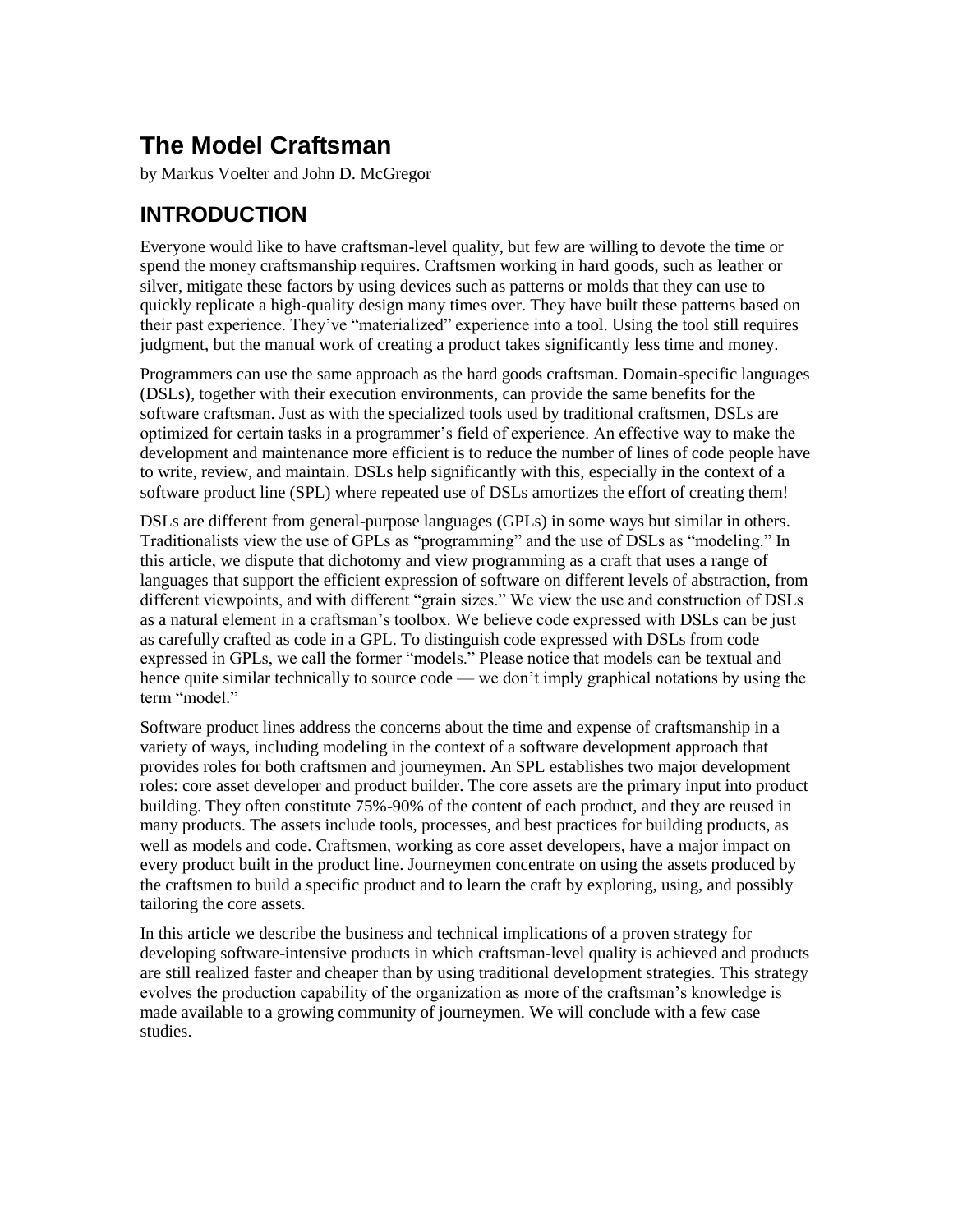### **BACKGROUND**

#### *A Bit about DSLs*

Domain-specific languages are languages designed to address a specific task, concern, or aspect of a software system. A DSL is tailored very specifically to the task, concern, or aspect it addresses. Because of this, it is very good at what it is intended for. You can express a lot of semantics with very little code. It is not unlike a surgeon's tools. They are very good for, say, removing a tumor. On the other hand, they are not very useful for other types of cutting, such as cutting a hole in a wall. They are not general purpose. The focus on one specific class of problems makes them effective.

For execution, DSL programs are either translated down to more general-purpose languages for which an execution infrastructure exists, or, alternatively, you can provide an interpreter for directly executing your DSL. DSLs can address relatively general concerns, often related to technology or architecture. Examples include component structures, remote communication, persistence, or Web page structure and flow. An example is the communication backbone in the DFS case study or the OSGi artifact generation in the matrixware.net case study, both described below. In this case, there are often preexisting DSLs that can be reused from a library. However, DSLs can address very business domain–specific concerns such as calculation rules for insurance contracts, data processing for telescope images, or protocol definition for embedded systems. In this case it is very likely that a development organization will develop its own DSLs as part of core asset development.

If a DSL addresses business domain–specific concerns, the DSL can be used to effectively communicate with stakeholders — maybe even to allow them to create models on their own. But even if business domain people are not involved, DSLs can be a very powerful tool for developers. They can increase productivity, help formalize architectural or design decisions, and make functionality or technical knowledge more reusable. As a case in point, SQL is a longestablished DSL that has saved many developers from knowing the details of a specific database implementation.

### *A Bit about SPL*

A software product line is a set of software-intensive systems sharing a common, managed set of features that satisfy specific needs of a particular market or mission, and that are developed from a common set of core assets in a prescribed way [Clements 02]. The SPL strategy has resulted in ten-fold productivity gains and as much as a 98% reduction in time to market. These gains have been experienced in a wide range of domains, from Web sites to medical imaging [Bell 09][Pronk 99].

An SPL organization offers an efficient blend of long-range strategy in the form of reusable core assets and shorter-term tactics for building products rapidly. The core asset approach is perfect for leveraging craftsmanship in an affordable manner by spreading the costs over a planned set of products. This deploys craftsman-level quality in every product produced.

An SPL is a restricted set of products chosen in part to maximize the features they have in common. This establishes the perfect conditions for defining DSLs: a well-defined and constrained context. The core asset base offers the opportunity to use a family of DSLs that cover different aspects of the product line feature set. For example, the SystemForge SPL defines DSLs to correspond to the model, view, and controller portions of a Web site [Bell 09].

An SPL organization performs a commonality/variability analysis on the products included in the product line, thereby producing a feature model. DSLs are used to express product specifics in a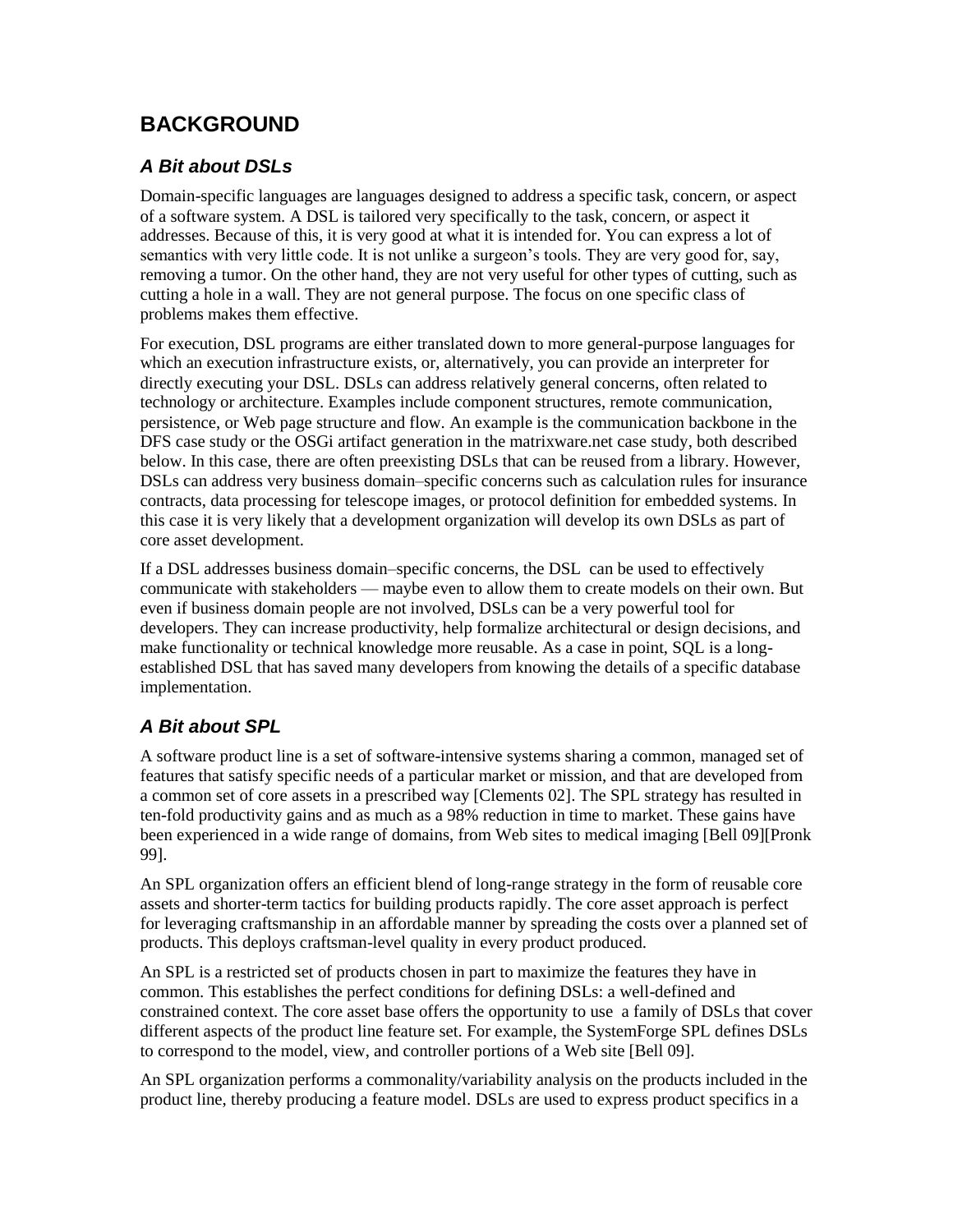way that conforms to the architecture common to all products in the SPL. SystemForge eventually evolved its set of DSLs to use a feature tree to relate pieces of each of the languages as they coexist in products. As features are selected for a product, elements expressed with each of the DSLs are added to the product.

# **THE MODEL CRAFTSMAN**

A model craftsman is a programmer who uses DSLs to describe those aspects of a software system where a suitable DSL is more expressive or concise than a GPL. Model craftsmen spot those places in systems or product lines and build suitable DSLs if they don't yet exist. The model craftsman has many opportunities to add value to the program code, simplifying the life of the journeyman by providing guidance and "materialized" experience:

- The quality of the DSL is directly influenced by the domain knowledge of the craftsman. A domain-specific language is good if the words and idioms in the language adequately capture what needs to be represented. The more expert the craftsman, the finer the distinctions that are made and represented. This reduces the need to repeatedly tweak the language as it matures.
- The development of the interpreter or (more often) code generator for the DSL relies on the expertise of the craftsman in using the languages to which the DSL is translated and platforms on which those translations will execute effectively. Code generators often are template-driven. Each template is a piece of packaged design. The craftsman's skill in defining those packages directly determines the quality of the code emitted by the generator.

The quality of the core asset base (i.e., the inventory of program parts, tools, and processes) of the product line organization directly reflects the craftsman's domain and construction knowledge. Applying commonality and variability analysis, a craftsman can tease out the maximum amount of commonality based on deep knowledge of relationships in the domain. This results in a core asset base that has the appropriate abstractions for the efficient and effective construction of products.

DSLs provide a means for the craftsman to capture his expertise and provide it to journeymen and apprentices. They can use it to quickly produce craftsman-level products. They can study the DSL as they maintain it and come to understand the core concepts in the particular field of expertise. DSLs, in that sense, can help with communicating domain knowledge and programming experience among craftsmen and their followers.

## **BUILDING DSLs**

DSLs have always been used for relatively broad, technical domains. Good examples include SQL, cascading style sheets (CSS), or regular expressions. Because they are useful for a large set of programmers, they are "available" and can just be used.

However, in this article we also argue that it is beneficial for programmers to build their own more narrowly focused DSLs. Whenever a craftsman is a specialist for certain classes of products and plans to build several similar but not identical products over time (i.e., starts a product line), he can exploit the benefits of DSLs for his specific products. Three preconditions must be satisfied for the creation and use of DSLs to be effective (we will elaborate on them below):

- 1. Once they are built, they have to blend easily into a programmer's existing workflows and environments (including general-purpose languages and tools).
- 2. The effort of building the language and the IDE must be justifiably low.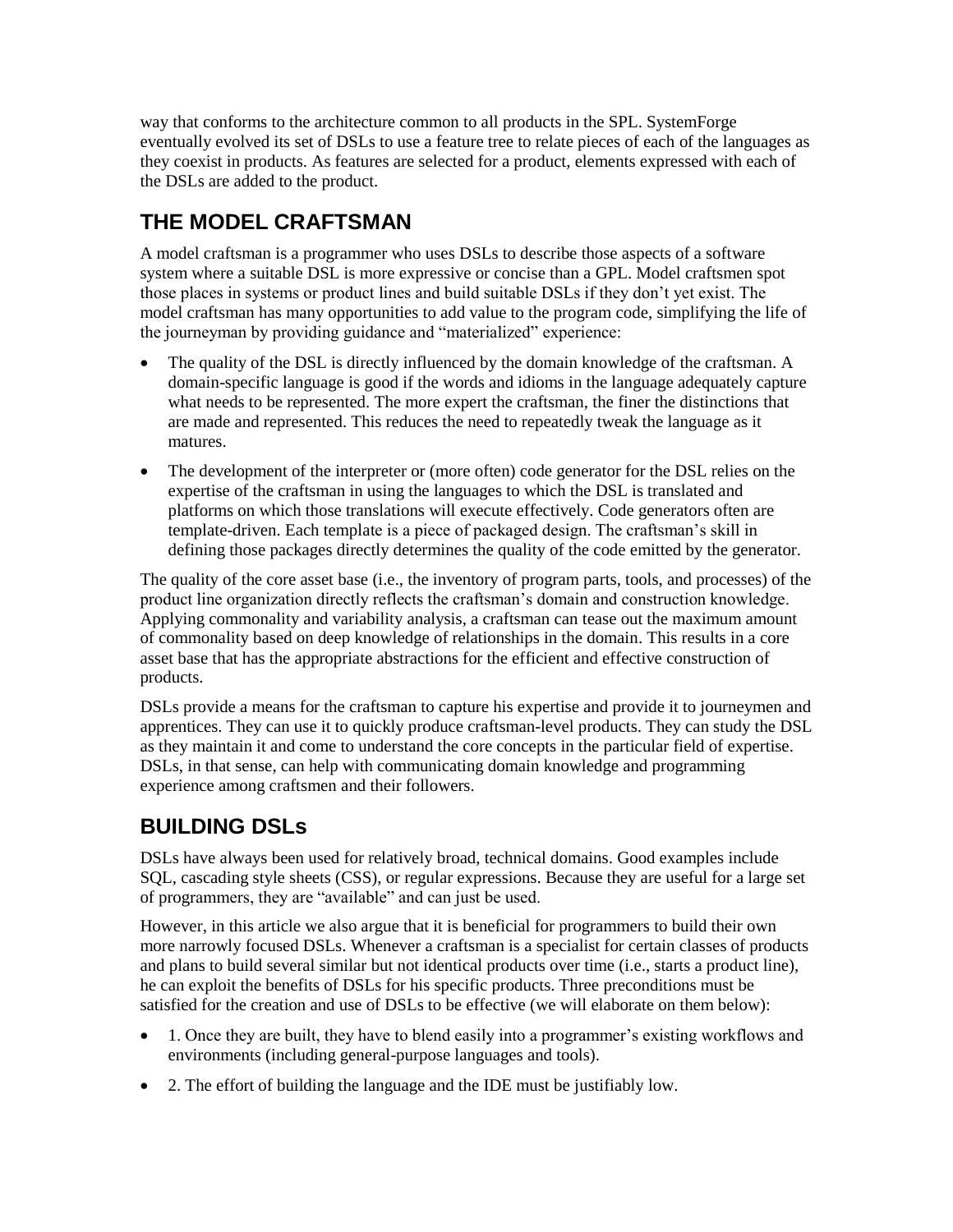3. The effort of learning and potentially teaching the DSLs must pay off by reusing the DSL sufficiently often in different products within an SPL.

#### *Integration into Existing Workflows and Environments*

Graphical modeling tools or tools that use a proprietary database for models do not integrate seamlessly into the largely text-oriented infrastructure around GPLs. Textual DSLs integrate well and can, in many cases, be used inside the same IDE as the GPL. Current tools make it possible to deliver DSLs with their own language-aware editors with less effort than previously. These factors improve productivity, reduce training costs, and simplify adoption of DSLs in environments that are not necessarily open to "modeling."

#### *The Effort of Building DSLs*

Building DSLs and their IDEs requires two separate but interrelated activities: understanding the problem domain and implementing the language and tools. The time the analysis of the domain takes is largely determined by the domain expertise and general analysis and language definition experience of the assigned developers. However, a deep understanding of the domain is also necessary if DSLs are not used as part of the implementation, so, in some sense, this part of the overall effort does not count. The second point, the effort required for implementation of the languages, is greatly influenced by tools. Tools such as Eclipse Xtext or JetBrains MPS make the task of creating and maintaining DSLs orders of magnitude quicker than earlier generations of tools such as lex/yacc or antlr. Thanks to the use of more modern tools, the IDE can be completely generated from the language definition, and other tools such as code generators are easier to define. Our experience shows that the effort to build DSLs and the supporting tools is more than offset by the gains in productivity in product building.

#### *Teaching and Learning the DSL*

We often hear that it is a lot of effort for programmers to learn a DSL (especially for the journeymen who didn't themselves build it). Our experience does not confirm this. Assuming a programmer understands the concern for which the DSL is built (he'd also need to understand this if he didn't use a DSL!), then learning the language is not a big problem, especially if it comes with a good language-aware editor. And a good core asset also comes with suitable documentation called an attached process [McGregor 2010].

### **ACHIEVING CRAFTSMANSHIP QUALITY ON A BUDGET**

JoelOnSoftware says, "Craftsmanship is, of course, incredibly expensive. The only way you can afford it is when you are developing software for a mass audience." A product line organization offers a twist on this by amortizing the cost of craftsman-level work over multiple products reaching mass production levels while customizing individual products through variable configurations thereby achieving craftsman-level quality on a budget. The split between core asset creation and product building offers an opportunity for a differentiated work force. The expensive craftsmen develop core assets while more reasonably priced journeymen and apprentices use those assets to produce products.

An SPL facilitates mass customization by sharing as much as possible and managing the amount of variation between products. The effort of building, maintaining, and establishing effective use of a DSL can be more easily justified in an SPL environment. And just as in traditional craftsmanship, the act of building tools and the act of using the tools to build products are distinct (while possibly interwoven) and build on each other.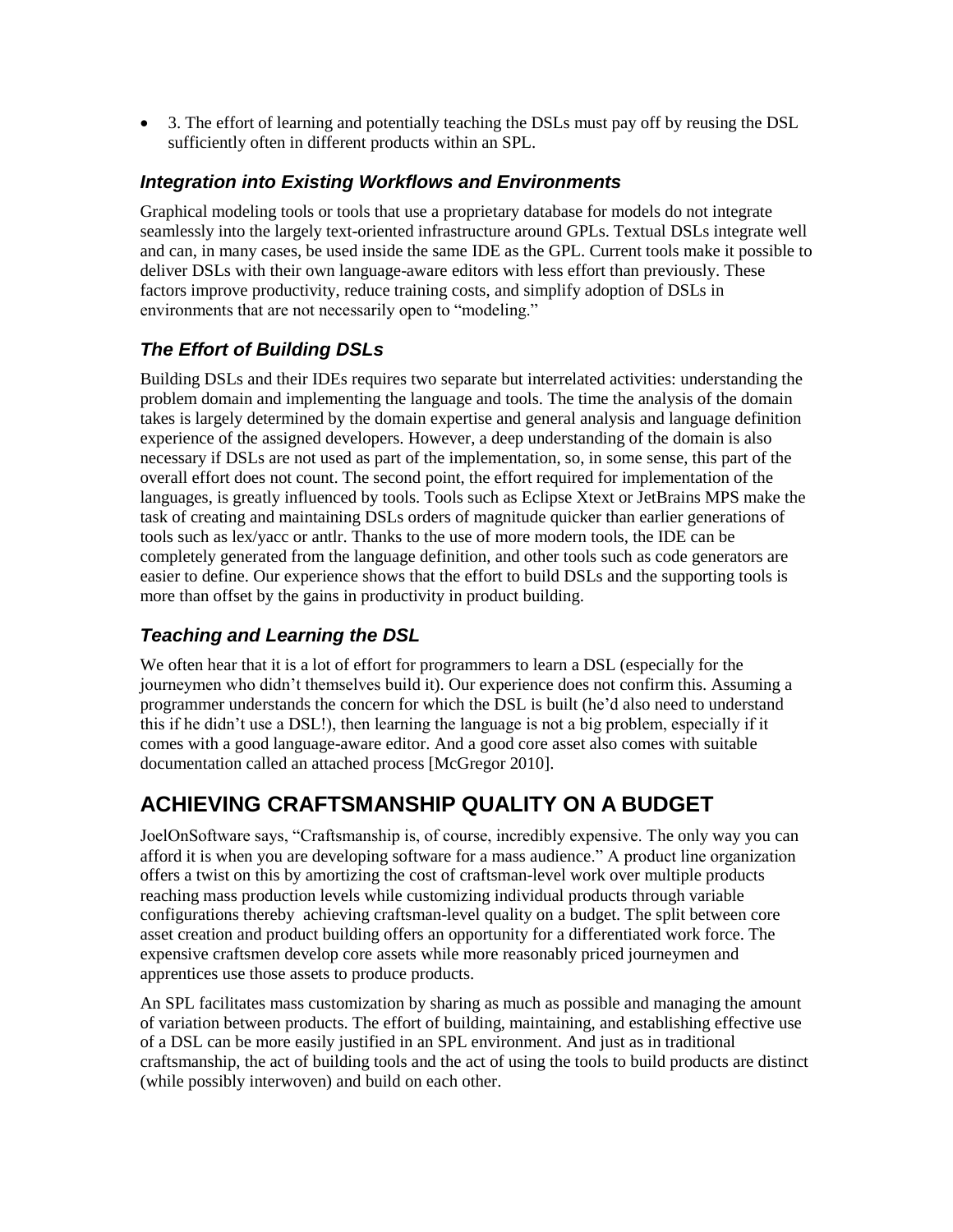DSLs and SPLs improve productivity so that fewer people can do more by programming with suitably tailored and optimized languages and automatically translating the programs to their respective implementation code. The improved productivity can be used to reduce costs by allocating fewer personnel to a product or to improve time-to-market by reducing the calendar hours required to produce the product — or by using the available resources for better analysis, testing, or documentation, tasks that often fall by the wayside.

# **ACHIEVING CRAFTSMAN-LEVEL QUALITY ON A SCHEDULE**

A product line organization can achieve craftsman-level quality on a schedule by deploying craftsmen defining DSLs as core assets in the SPL, using those DSLs to define other core assets and then using agile techniques to produce the products from those core assets.

Establish all of this gradually in a highly iterative manner. Build small languages (or language extensions) for specific problems and integrate this technique with existing practices such as pair programming and unit testing.

Product building in an SPL is a naturally agile activity in which assets can be configured and integrated rapidly and incrementally to allow for intense customer interaction and feedback. Each product can be built by a small team.

SPL practices can easily incorporate such agile approaches as stakeholder involvement, rapid feedback, and value-based prioritization. An SPL organization involves stakeholders in numerous ways, such as feature identification, architecture definition, and testing. Many product line organizations divide the core asset creation and product building roles into separate teams. The core asset team provides releases of the core asset base periodically, and the product building teams provide feedback on improvements and bug fixes. When an organization first adopts the product line strategy, management must make decisions about which core assets should be developed first. Value-based prioritization is a decision-making tool that optimizes the sequence of core asset development.

## **CASE STUDIES**

This section contains a few examples that illustrate the use of DSLs and product line engineering (PLE) in an agile context.

#### *Deutsche Flugsicherung (DFS)*

German Air Traffic Control recently reported [DFS10] on a "legacy renovation project" where they reengineered their training and research simulator product line. These simulators are used to train air traffic control (ATC) personnel and to research new ATC concepts. DFS maintains an installed base of dozens of simulators. Each of these simulators has its own particularities, but they are all built on a common base. Specifically they are built on a data replication backbone that connects distributed nodes implemented with different technologies. These include centralized simulation engines as well as various kinds of operator consoles that display air traffic data and allow simulation participants to enter commands.

As part of the reengineering project, one goal was to automatically generate the data replication backbone. Based on a textual DSL that describes the replicated entities, the integration code with the middleware platform for the various implementation languages is generated. The generated entities also contain APIs for publishing updates to code that has subscribed to updates of these particular entities (displays, for example). Tim Gesekus of DFS reported: "Modeling and generating the entities leads to increased consistency throughout the system and avoids re-coding of repetitive aspects." He adds, "We had started with UML as a modeling language first, but the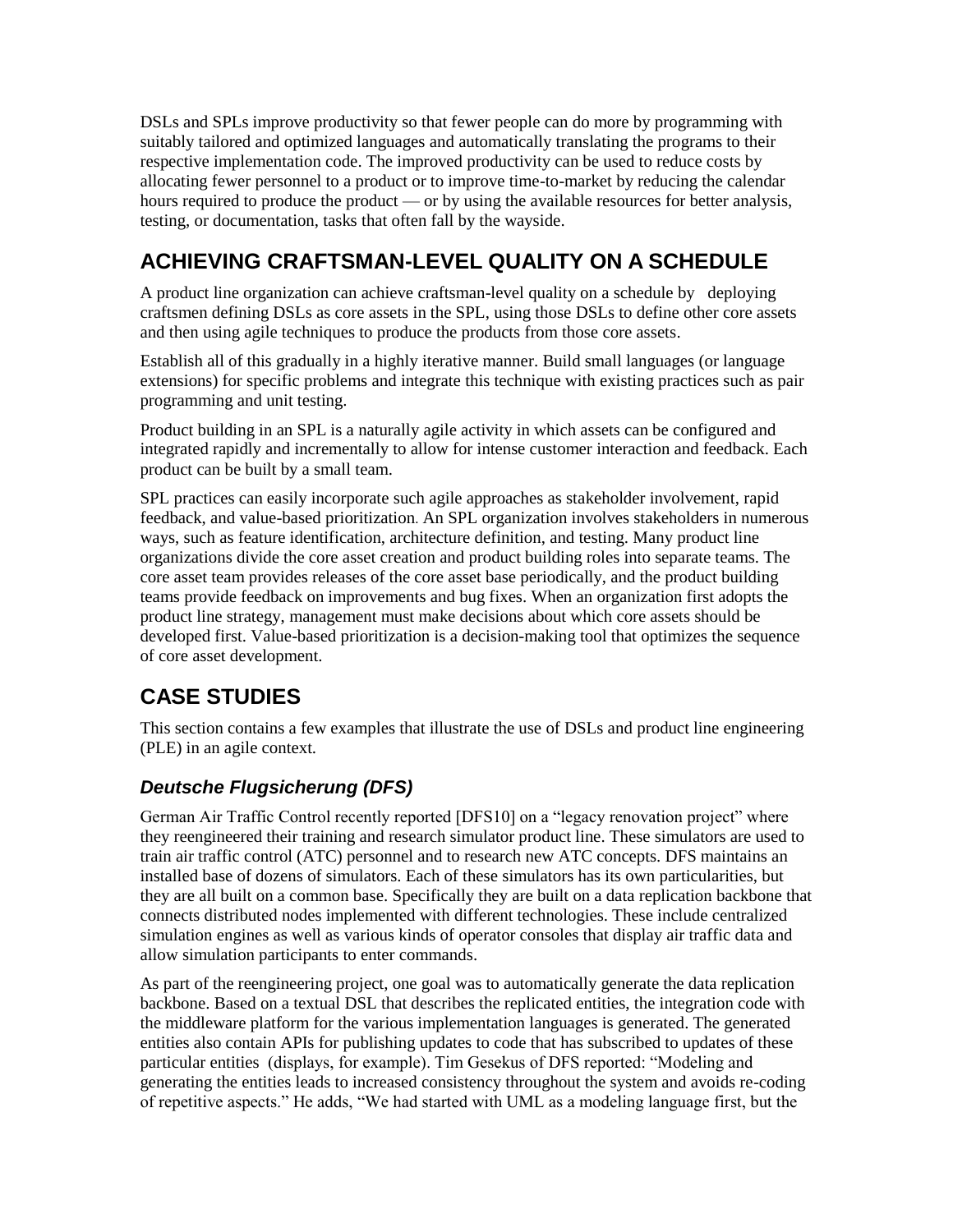implications on our workflow were too severe. Using a textual DSL based on Eclipse Xtext is much more lightweight. Specifically, the models are just text files and can easily be integrated with the rest of the code." The next step in the reengineering project will be to introduce a meaningful component model, where components are also described via DSLs, using code generation to create the the implementation skeletons . This will enable the simple exchange of functionality between different simulators.

#### *itemis/matrixware.net*

Over the last months, itemis (the consulting company Markus Voelter works for) has been working on a Web-based patent research application with their customer matrixware.net. The system's backbone is OSGi-based. Programming directly against OSGi requires a lot of tedious work as a consequence of the dynamic nature of OSGi and the fact that a lot of declarative information has to be specified in manifest files. To make developers' lives simpler, itemis built a set of DSLs for describing subsystems, components, interfaces, and deployment structures. From these models, also built with Eclipse Xtext, all the relevant OSGi artifacts were generated: separate bundles for the implementation and the APIs, service trackers and activators for handling dynamic deployment and service discovery as well as various support artifacts for testing. Michael Krauter, a developer on the project who considers himself a let's-get-on-and-code-thisstuff person was overheard as saying "I always considered this modeling stuff useless overhead. But I really like what we do here. It does make working with OSGi much more convenient and does not at all feel like overhead."

#### *JetBrains*

The above cases are examples of external DSLs. Separate languages are created. These are used for modeling certain aspects of the overall system, and code is generated that is integrated manually with parts of the system. The JetBrains Meta Programming System (MPS) supports a different approach: incremental extension of Java (and other languages). MPS is developed as open source software by JetBrains, so it is not surprising that they themselves use the tool for developing their new software products such as the Web-based YouTrack issue tracking system. To facilitate Web application development, they have developed among other things an extension of Java for describing persistent entities, a statically typed and "cleaned up" Java script, as well as an HTML template engine that supports embedded Java expressions — all statically checked and with powerful IDE support. Konstantin Solomatov of JetBrains reports that the time to market is reduced and the quality of the products developed with MPS is increased compared to traditional methods. Going forward, JetBrains plans to develop new product platforms with MPS. Because many new products will be based on the same (Web-based) infrastructures, the language extensions can be reused for these products.

#### *SystemsForge*

SystemsForge has taken a craftsman approach while still pursuing the goal of low-cost, rapidly deployed products. Traditionally, low-cost Web site development has been more "hack and patch" than craftsmanship. It's extremely difficult to get a Web application for under \$30,000 with even the basic best practices such as a repository with meaningful commit messages, a suite of automated regression tests, an automated build script, and a continuous integration testing environment. By using best practices from SPLs and domain-specific modeling, they've been able to deliver well-architected software with professional infrastructure at a lower price point than has typically been available.

Also, because they're continually looking at the value of the SPL rather than just a specific site, they're able to refactor, extend, and invest in their tooling and frameworks to continually make